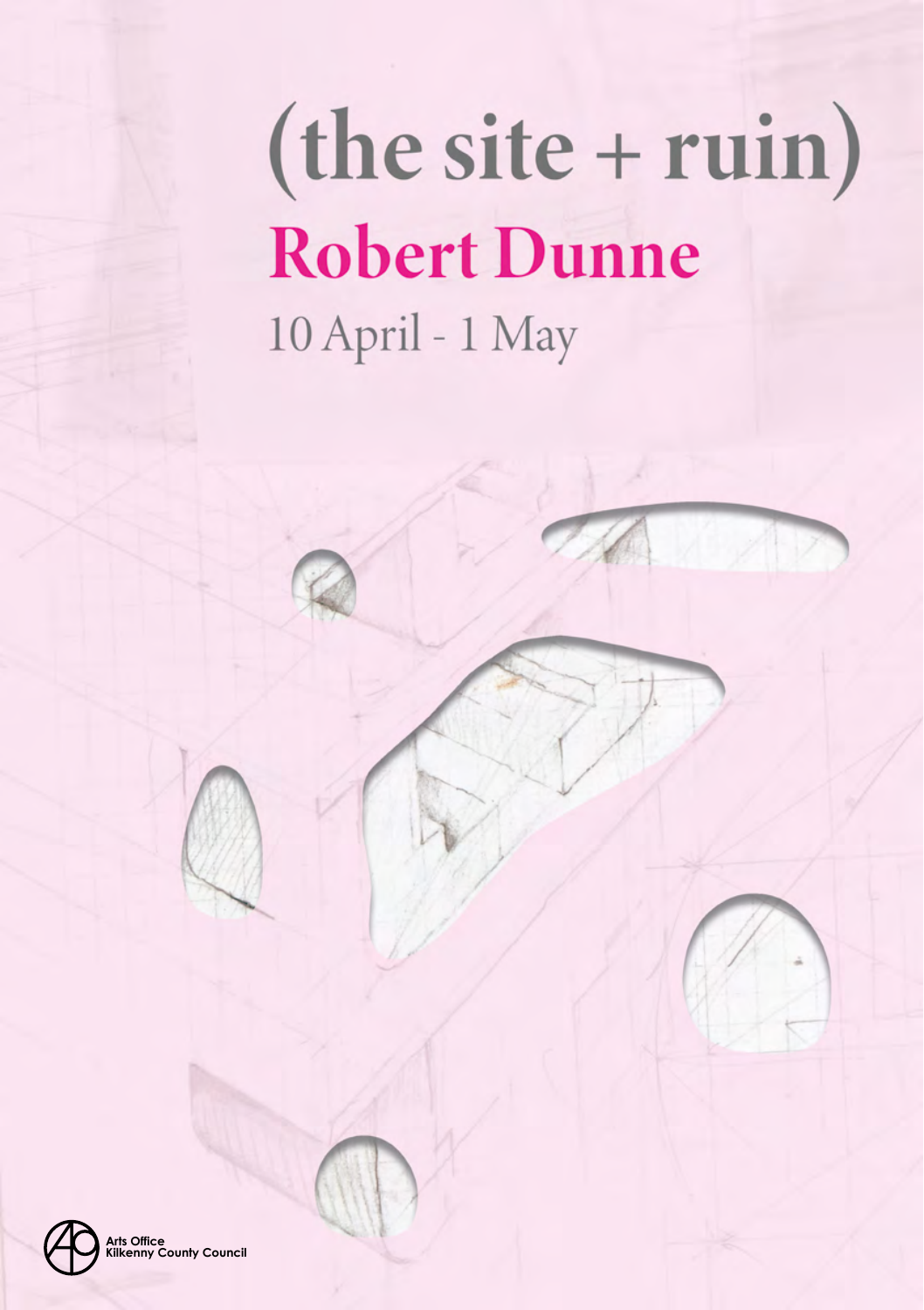## *(the site + ruin)*

Saturday 10 April - Saturday 1 May 2021 76-77 John Street Lower, Kilkenny

*What is the significance of a place promoting its past? What is the relevance of being aligned with our history now?*

Kilkenny is a place that identifies strongly with its history, captivating the outsider's eye with its prominent heritage and evident past. History is embedded in the architecture of the city, time is told through - stone and residual traces. For Kilkenny's locals it is a destination to complete errands — a scope for mundanity — and a space for lived experience. This means it must adapt and evolve to facilitate modern day living; the new bus route navigates the narrowness of its streets and the building of bridges eases access and accommodates the increase of traffic.

Rebecca Solnit suggests in the *Book of Migration* that a place can exist in two different ways: exotic and local. "The exotic is a casual acquaintance who must win hearts through charm and beauty and site of historical interest,' she says, 'but the local is made up of the accretion of individual memory and sustenance, the maternal landscape of uneventful routine." This approach of using the "exotic" or intrigued perspective within a familiar context can possibly offer a fresh cognizance of the mundane and ordinary.

*(the site + ruin)* is a solo exhibition by artist Robert Dunne. Dunne's practice looks at normal elements in our lived environments, extracting the typical from the unseen everyday. Through the process of making, he questions our imprint of time and need. Things become altered and changed, yet, reinterpreted in a common language of materiality — permitting the residual traces to cite their known use and origin.

In response to Kilkenny as a place, Dunne is drawn to the evidence of process shown in the development of the city, this is continuously conveyed through its structure and materiality. When a local becomes a *voyeur* in their hometown, an awareness can be drawn to things that have been blended into the banal.

**Robert Dunne** lives in Co. Kilkenny and works mainly with plaster and used wood, he says his work "is a way to reframe our 'made' environment. I try to capture physical and visual elements of my surroundings and reimagine, juxtapose and alter their structure and meaning to make new and vaguely familiar scenarios".

He has exhibited throughout Europe, USA and Australia and has had solo shows in Theca Gallery, Milan, Italy, Linenhall Art Centre, Mayo, Pallas Studios, Dublin and Kilkenny Arts Festival. In 2019 he exhibited in the group show *Far From Here* at The Complex, Dublin and *Reviving Plains*, a joint show, with Stephanie McGowan at the 126 Gallery, Galway. Selected group shows include *Periodical Review No.8*, Pallas Studios, *Winter Open*, RUA RED, *Artworks*, VISUAL, Carlow, *PeripheriesOPEN*, Peripheries Space, Biennale Internationale d'art non objectif, France and *Combined*, Gray Contemporary Houston.

He studied in the Cleveland Institute of Art, School of the Museum of Fine Art, Boston, and received his BFA from the National School of Art and Design. He has received awards from the Arts Council of Ireland as well as studio residency awards including, the Tyrone Guthrie Centre and Arthouse, Laois.

*(the site + ruin)* is the second exhibition of the Kilkenny County Council Arts Office's Emerging Curator in Residence 2020. This programme is funded by Kilkenny County Council Arts Office, the Arts Council of Ireland and supported by Rothe House.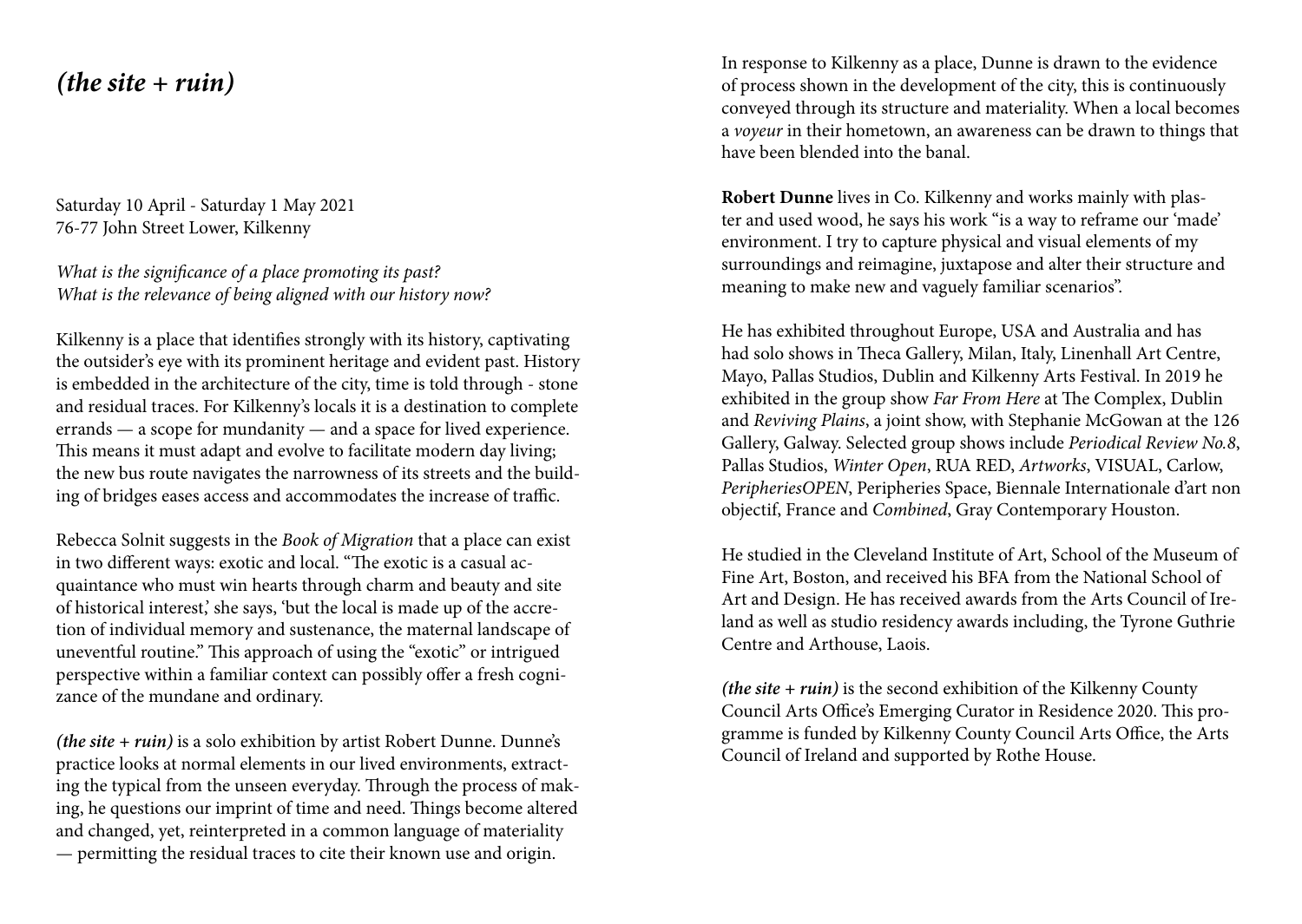

## **A conversation with artist Robert Dunne and curator Rachel Botha**

**Robert, could you talk about your approach to materials and the**  *making* **in your practice? You have a particular sensitivity towards the relationships between certain materials, such as plaster and wood.**

I think these natural building materials have an inherent relationship and harmony, maybe there is something deep in our psyche that understands and appreciates this idea. I remember someone saying "if you build a limestone house in an area that naturally has sandstone, the house will look out of place": There is definitely something in this and I suppose this is why different building traditions have developed all over the world. Historically, these methods are primarily informed by the landscape and the natural resources in that particular place, for instance my grandmother's house is built from shuttered clay in an

area that naturally had an abundance of yellow clay. Traditionally wood provided the structural and supportive element in construction, this was generally covered over or dressed with plaster; by combining and showing both it brings the process and construction of *making* into focus. This is a part of the overall aesthetic and demonstrates the history of making.

**How did you come to a more sculptural focus in your art practice? I know you studied painting in art college, took a break and initiated a home renovation project. Did that renovation project have an influence on your practice, and how?** 

Yes, I studied painting, but even towards the end of the degree I started to think about things in a more three-dimensional way, and I started to play with installation as a way to explore ideas. After college I went through a few years of the usual dilemma of having money and no time or time and no money for materials, so my art-output was sporadic and inconsistent. In the interim I started to renovate a house and had a family. I suppose it was this hands-on experience and immersing myself in the building process that had a big impact on what I am doing right now.

As the children got older and things settled, I found that I needed to create and make things, I began thinking about the materials and processes I had been using while building the house. I experimented with some of these ideas, especially constructing and assembling elements in a sculptural manner. These things I was making were just for me, they weren't art pieces, they were just things that I might put up in the house. I remember how easy and free it felt to not be thinking about making art, my focus turned to the exploration of the materials for what they were.

**From my studio visit, it was apparent that a lot of planning takes place before the realisation of the artwork, your studio has blueprints and drawings pinned to the wall. Could you talk about your process and what is usually involved?**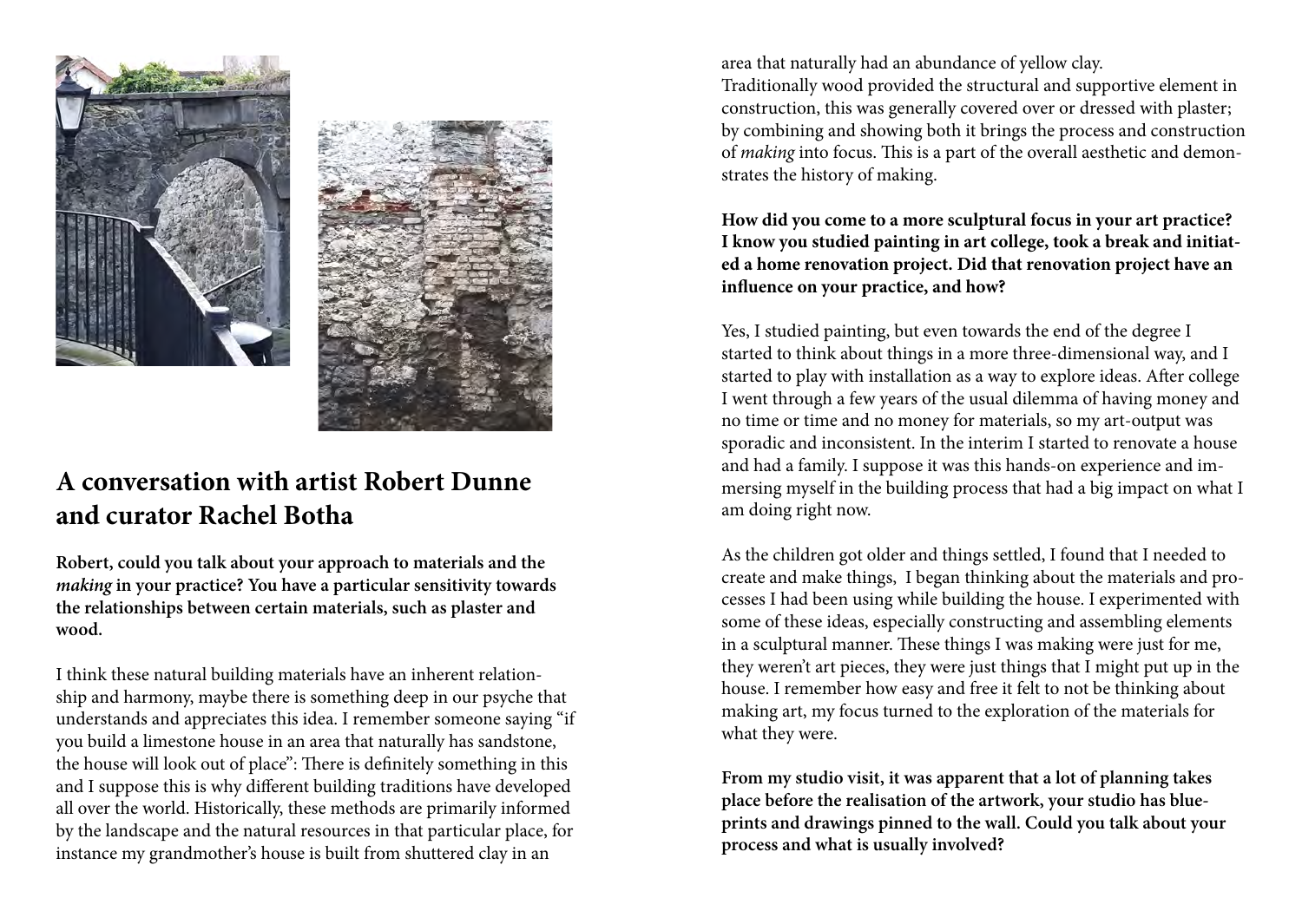I generally work in my sketchbook every day, I find early morning is the best for this. Most ideas I will go back to a couple of times over the course of a few months, I find the ideas need this time to take shape and develop physically and conceptually. It is also a good way to see if developing an idea further is worthwhile; if there are elements that I can't resolve, I may go back to it later or it may end up in a new context. So there is always this fluidity at this stage, sometimes the work I am physically making will inform or resolve a work at the sketchbook stage.

The initial ideas for the work can come from lots of different sources, it could originate from a domestic or man-made artefact, it could be something from the building process or be informed by elements of a previous project; either from the physical finished piece or the making process. I enjoy drawing, so in some way the more developed drawings are something in themselves, a way to further work out some ideas. The more worked-up drawings of larger pieces is a way to fully understand the forms and fabricate the mould.

I**n our conversations we talked about leaving Kilkenny and coming back to it, and how this affects our experience of home, perhaps a new-found appreciation and a fresh perspective. How did the move back home to Kilkenny impact you?**

I suppose it's that thing of 'not seeing what was in front of you', I needed to have that break. Ireland in the 80s was a lot different to what it is now, the economy was struggling and the country was much more inward-looking. I emigrated to America initially to find work, after a few years I decided to go to art college; if I had stayed in Ireland I would never have studied art, for both social and economic reasons, it was this opening up of possibilities and broadening of experiences that was a fundamental change in my perspective.

**Through the Open Call I wanted to examine Kilkenny's intent with promoting itself with its past and investigating the relevance of** 

**being aligned with our history now. In your successful proposal, you talked about how one can "trace Kilkenny's evolution through its exposed stone." What are your thoughts about Kilkenny as a place?** 

When I lived in the States, most of the cities were deserted by 6-7pm, after work everyone commuted back to the suburbs and then came back again the next morning, so the city functioned in a very limited way. In Ireland our cities and towns have developed from small settlements and provide for all aspects of human experience and have evolved through the needs of its inhabitants. Through Kilkenny city's surviving architecture one can see how the city has had to develop, how buildings have accommodated the different phases of its evolution. It's this evidence of process that I find really interesting, one can start to piece together how buildings worked, what its purpose, function and social context was. When you look closely you see how subsequent versions of the structure may show developments in building techniques and styles.

I suppose the city is at a juncture right now, it needs to be careful and mindful of the changes it makes as it should be accessible and cater for all its inhabitants and their needs. It is a little concerning the amount of vacant shops on the High Street, at the end of the day, the city needs to function properly for its inhabitants.